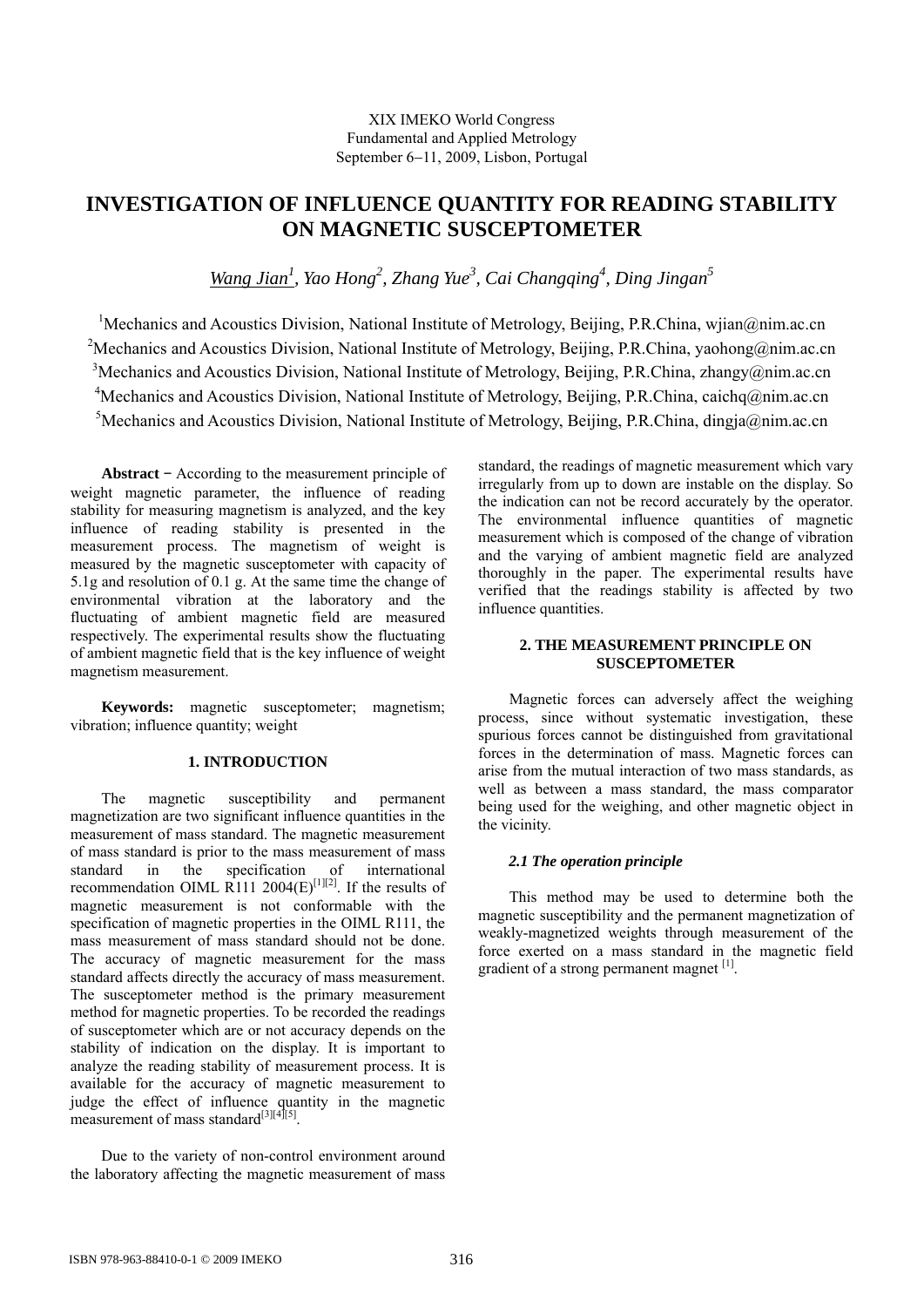

Fig. 1. The structure of susceptometer

Where h is the height of the magnet,  $Z_1$  is the distance from the mid-height of the magnet to the top of the weight,  $Z_0$  is the distance from the mid-height of the magnet to the base of the weight.  $R_w$  is the radius of the weight.

This method is only applicable to weights where the magnetic susceptibility,  $\chi$  < 1. The susceptometer method is not recommended for multi-piece weights. To use this method, familiarity with reference [2] is required. In a typical arrangement, the susceptometer has a measurement volume that is limited in extent (some  $10 \text{ cm}^3$ ) on the table, close to and vertically above the magnet. Normally the weight should be upright. For measurement of the magnetic properties of the sides or the top, more elaborate methods [2] are required.

#### *2.2 Measurement procedure and formula*

Measurement procedure:

- a) Measure the different parameters  $(Z_0, R_W, h)$ , see the illustration of the apparatus, Figure 1, see also [6] for measurement of  $Z_0$ .
- b) The value of the acceleration due to gravity, g, needs to be known to about 1 %.
- c) Place the magnet with its north pole pointing down (the north pole of a cylindrical magnet is the end which repels the north pole of a compass needle). The dipole moment,  $m_d$ , will be needed.

 The magnet produces a maximum field at the top surface of the table of:

$$
H = \frac{m_d}{2\pi \times Z_0^3}
$$
 (1)

Where *H* is in units of A m<sup>-1</sup>, for  $m_d$  in A m<sup>2</sup> and  $Z_0$  in m.

d) Set the instrument to zero.

- e) Place the weight on the table such that its axis coincides with the magnet's vertical axis, and take a reading. Turn the weight around its vertical axis repeatedly with increasing angles and take the readings at each position. For the following procedures, turn the weight to the angle where the reading shows the maximum deviation from zero.
- f) Place the weight on the table, normally three times, directly above the magnet. Be sure weight is centered.
	- 1) Record the time at which the load is placed, the time at which a reading is taken and the time when the load is removed.
	- 2) Calculate  $\Delta m_1$  from the repeated readings. Normally  $\Delta m_1$  will be negative, indicating that the magnet is slightly attracted to the weight.
	- 3) The force, ,is determined as

$$
F_1 = -m_1 \times g \tag{2}
$$

g) The measurement should be repeated with the magnet turned upside down.

- 1) The distance  $Z_0$  is to be kept constant.
- 2) Set the instrument to zero.
- 3) Again, place the weight on the table, normally three times, directly above the magnets. Be sure the weight is centered.
- 4) Record the time at which the load is placed, the time at which a reading is taken and the time at which the load is removed.
- 5) Calculate  $\Delta m_2$  from the repeated readings. Normally  $\Delta m_2$  will be negative but may be significantly different from .
- 6) The force,  $F_2$ , is determined as

$$
F_2 = -m_2 \times g \tag{3}
$$

h) Repeat steps d-g above.

Calculate the magnetic susceptibility,  $\chi$ , and permanent magnetization,  $M_{z}$ , of the weight by inserting the different parameters in the equations given below. Assume that the susceptibility of air is always negligibly small.

If measuring both  $F_1$  and  $F_2$ , the expression for the magnetic susceptibility is given by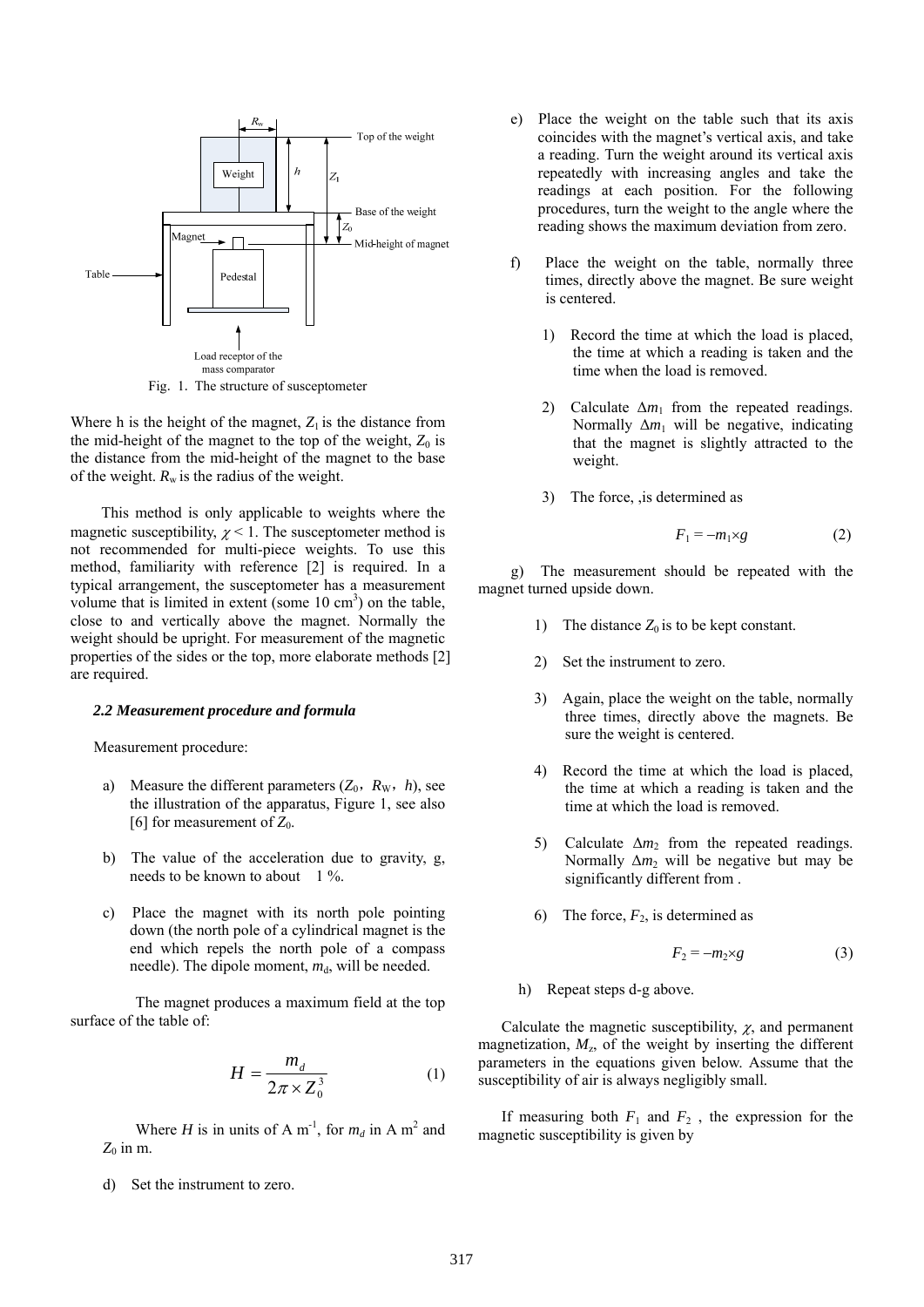$$
\chi = \frac{F_a}{I_a \times F_{\text{max}} - 0.4 \times F_a}
$$
(4)

where:

$$
F_{\text{max}} = \frac{3\mu_0}{64\pi} \times \frac{m_d^2}{Z_0^4}
$$
 (5)

$$
F_a = \frac{F_1 + F_2}{2}
$$
 (6)

$$
I_{a} = 1 - \left(\frac{Z_{0}}{Z_{1}}\right)^{4} - \frac{1 + \frac{(R_{w}/Z_{0})^{2}}{3}}{\left[1 + \left(R_{w}/Z_{0}\right)^{2}\right]^{3}} + \left(\frac{Z_{0}}{Z_{1}}\right)^{4} \times \frac{1 + \frac{(R_{w}/Z_{1})^{2}}{3}}{\left[1 + \left(R_{w}/Z_{1}\right)^{2}\right]^{3}}
$$
(7)

and for the magnetic polarization by:

$$
\mu_0 M_Z = \frac{F_b}{\frac{m_d}{Z_0} \times \frac{1}{4\pi} \times I_b} - \frac{\chi}{1 + 0.23\chi} B_{EZ}
$$
 (8)

where:

$$
F_b = \frac{F_1 - F_2}{2}
$$
 (9)

$$
I_b = 2\pi \times \left\{ \frac{(R_w/Z_0)^2}{\left[1 + (R_w/Z_0)^2\right]^{3/2}} - \frac{(R_w/Z_0)^2 / (Z_1/Z_0)^3}{\left[1 + \left(\frac{R_w/Z_0}{Z_1/Z_0}\right)^2\right]^{3/2}} \right\}
$$
(10)

 $B_{\text{EZ}}$  is the vertical component of the ambient magnetic induction in the laboratory. Usually,  $B_{\text{EZ}}$  can be taken as the vertical component of the earth's magnetic induction at the location of the laboratory, in which case  $-48 \mu$ T≤ *B*<sub>EZ</sub> ≤60  $\mu$ T depending on latitude. The magnitude of  $B_{EZ}$  is zero at the earth's equator and maximum at its poles. The sign of  $B_{\text{EZ}}$  is positive in the northern hemisphere and negative in the southern hemisphere.

## **3. ANALYSIS OF INFLUENCE QUANTITIES ON SUSCEPTOMETER**

According to the operation principle of magnetic measurement, the susceptometer is comprised of mass comparator, permanent magnet, and measurement table. Because mass comparator is a measurement instrument with high accuracy, the indication of weight measurement will be affected by environmental parameters such as temperature, humidity, and air pressure. The magnetic field formed by the permanent magnet in the measurement area will be affected by the change of ambient magnetic field, which results in the change of readings on susceptometer. Due to the stable laboratory environment which parameters such as temperature, humidity and air pressure is stable, assume that the reading stability of susceptometer is always negligibly small. Therefore, the reading stability is affected by the fluctuating of vibration amplitude and the change of ambient magnetic field.

There is one susceptometer with maximum capacity 5.1 g, resolution 0.1  $\mu$  g in the experiment of reading stability of magnetic measurement. The experiment includes two parts. One part is the reading stability experiment of magnetic measurement against the fluctuating of vibration amplitude. The other part is the reading stability experiment of magnetic against the change of ambient magnetic field. The experimental places are the city which the change of laboratory ambient is larger and the suburb which the change of laboratory ambient is smaller respectively. If the indication fluctuates from -1 mg to 1 mg in the measurement, the reading of magnetic measurement is unstable.

## *3.1 The effect of vibration fluctuating against reading stability*

Figure 2 is the indication change of susceptometer (nonloaded). The test time is from May 19, 2008 11:50 Am to May 20, 2008 6:00 Am. The test place is the city which the change of laboratory ambient is larger. Figure 2 shows the indication of susceptometer from May 20, 2008 0:45 Am to May 20, 2008 4:52 Am that is stable, whereas the indication of other time is unstable. Due to stopping the bus, the subway, passenger car and so on, the change of the laboratory ambient at night is smaller than that at day in the city. The indication of susceptometer is stable at night.

Figure 3 shows the change of time domain of vibration and the change of frequency domain of vibration. The test time is from May 19, 2008 11:50 Am to May 20, 2008 11:50 Am. The test place is the city which the change of laboratory ambient is larger. Figure 3(a) is the change of time domain of vibration. X-coordinate is time. Y-coordinate is the amplitude of vibration acceleration. Figure 3(a) shows the indication of susceptometer from May 19, 2008 17:00 to May 20, 2008 5:00 that is stable. The change of vibration does not conform to the stable time of indication on susceptometer. So the change of vibration is not primary influence quantity of indication stability.



Fig. 2. The change of indication on susceptometer (for comparing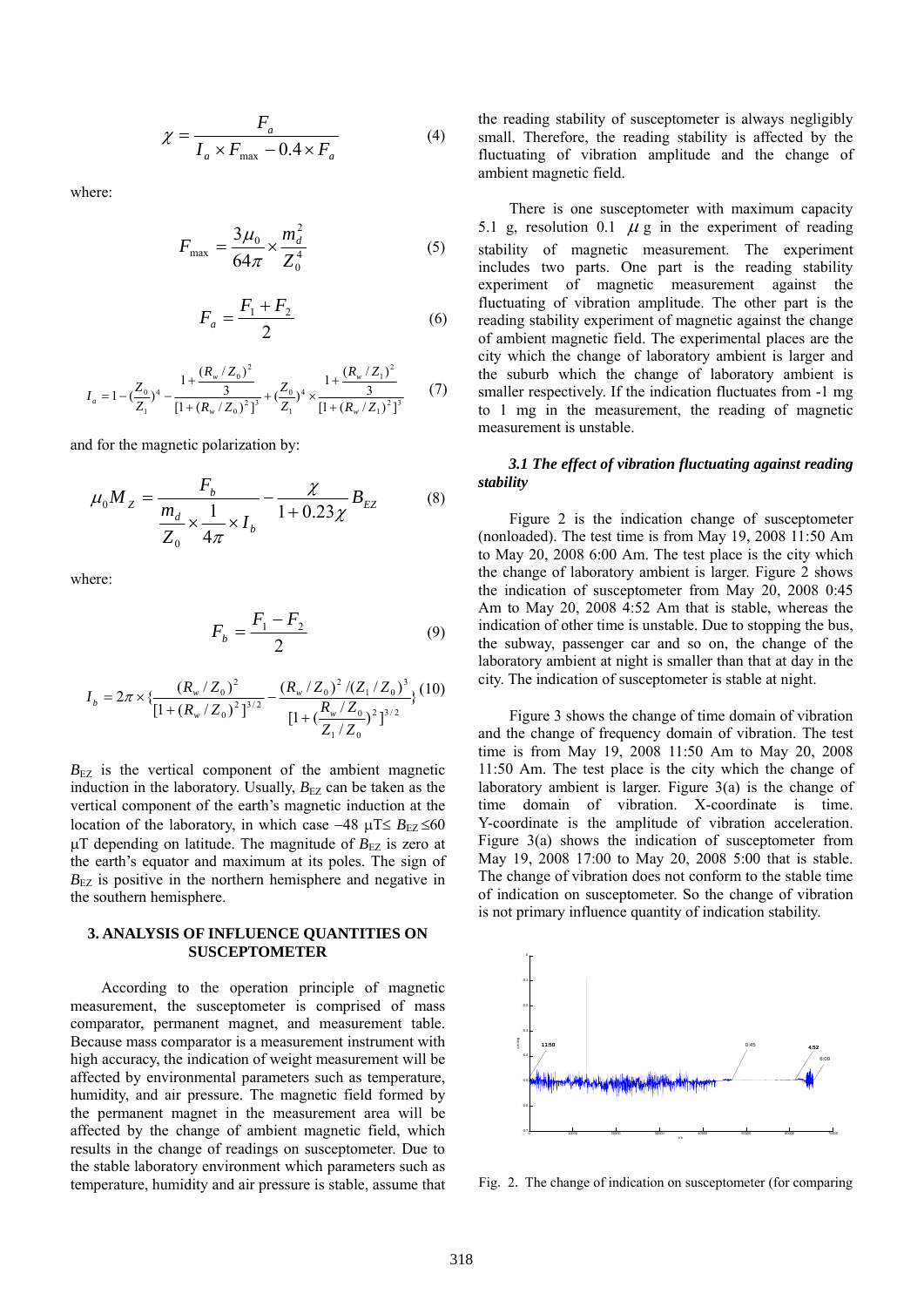with the change of vibration)



Fig. 3. the change of vibration amplitude

### *3.2 The effect of ambient magnetic field against reading stability*

Figure 4 is the indication change of susceptometer (nonloaded). The test time is from May 28, 2008 16:30 to May 29, 2008 5:30. The test place is the city which the change of laboratory ambient is larger. Figure 4 shows indication of susceptometer from May 28, 2008 23:52 to May 29, 2008 4:35 that is stable, whereas the indication of other time is unstable.

Figure 5 is the change of ambient magnetic field. The test time is from May 28, 2008 16:30 to May 29, 2008 9:30. The test place is the city which the change of laboratory ambient is larger. Figure 5 shows the change of ambient magnetic field from May 28, 2008 23:52 to May 29, 2008 4:35 that is smaller than that of other time. So take it as stable and no change. The change of ambient magnetic field conforms to the stable time of indication on susceptometer. Thus the change of ambient magnetic field is the primary influence of indication stability. Figure 5 shows also that the change value is between -48 μT and 60 μT, but the effect of indication stability arising from continue irregular change is very large.



Fig. 4. The change of indication on susceptometer (for comparing with the change of magnetic field in the city)



Fig. 5. The change of ambient magnetic field

Figure 6 is the indication change of susceptometer (nonloaded). The test time is from August 26, 2008 13:34 to August 26, 2008 13:49. The test place is the city which the change of laboratory ambient is smaller. The indication of susceptometer is stable in the figure 6 during test.

Figure 7 is the change of ambient magnetic field. The test time is from August 26, 2008 13:34 to August 26, 2008 13:49. The test place is the city which the change of laboratory ambient is smaller. The change of ambient magnetic field during test is very small in the figure. Comparing with figure 6, when the change of ambient magnetic field is small, the indication of instrument is easy to read, that is the reading stability is better.



Fig. 6. The change of indication on susceptometer (for comparing